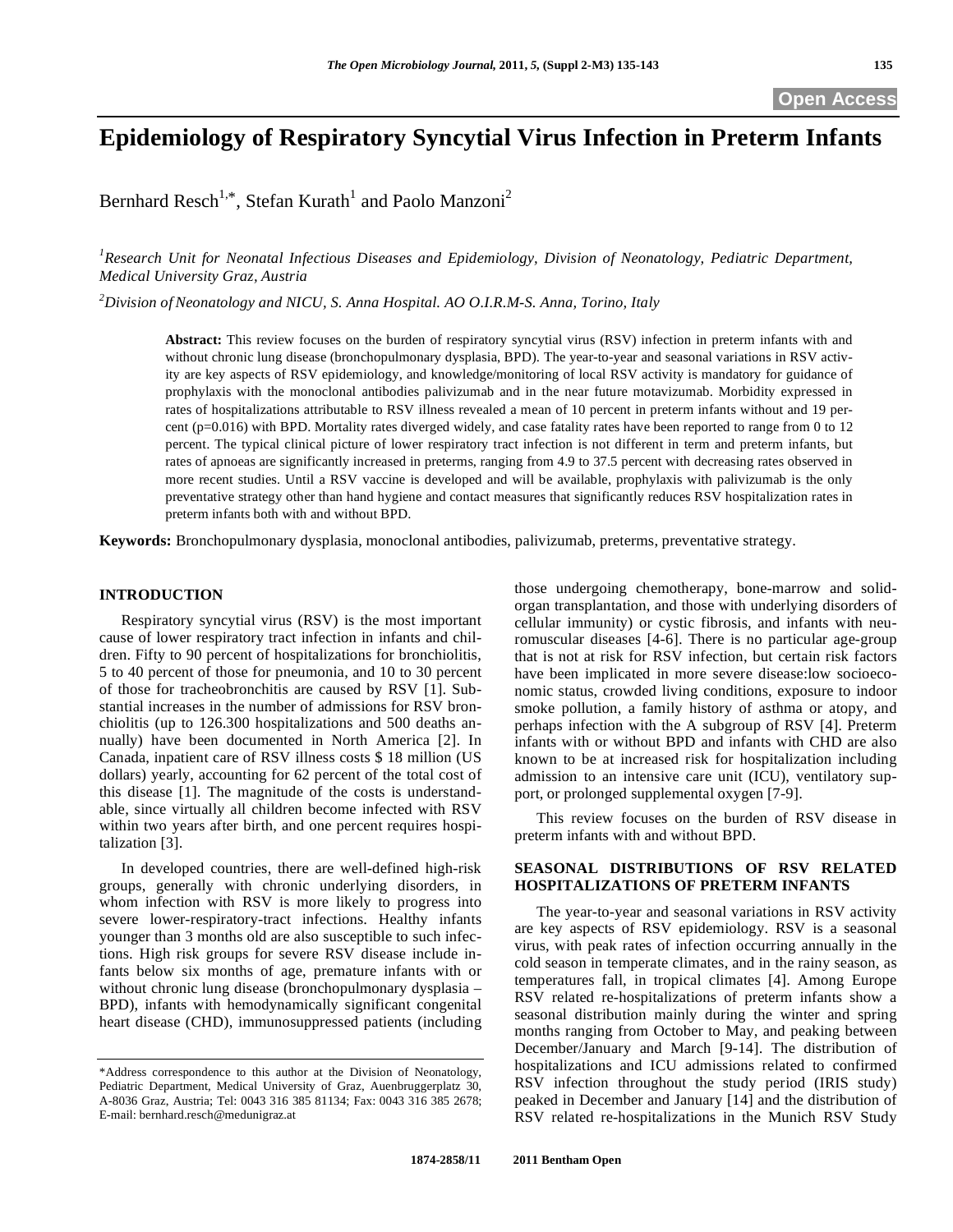extended from October to May, with 29 cases (75.7%) occurring between January and March [10]. The Austrian RSV 29-32 Study Group including 863 infants aged 29 to 32 weeks of gestational age revealed 18% of RSV related rehospitalizations occurring outside the typical RSV season [11]. An even higher rate has been reported by Duppenthaler *et al.,* [15] during the 1999/2000 RSV season in Switzerland with 36% of hospitalisations occurring after April 1, 2000 that would not have been preventable by palivizumab prophylaxis initiated in November 1. Overall there are major differences between regions throughout the northern hemisphere [16-22]. In the southern hemisphere, for example in Gambia, RSV activity peaked during the summer months between August and September over a 4-year (1993 – 1996) period [23].

 Thus, knowledge about local RSV epidemics is mandatory for targeted prophylaxis with palivizumab in high-risk

a

 $\mathbf{h}$ 

infants. In Austria an epidemiological monitoring system has been established in 2002 called RSV-hotline incorporating data of infants hospitalized due to RSV disease that are entered into the system voluntarily by Austrian pediatricians (https://hc4you.hcsolutions.at/rsv). The seasonal distributions of RSV attributed hospitalizations of preterm infants in Austria over the seasons 1998 to 2001 and 2001 to 2003 are shown in Fig.  $(1a, b)$ , respectively  $[11, 24]$ .

## **CLINICAL FEATURES OF RSV INFECTION IN PRETERM INFANTS**

 The most common infection caused by RSV is of the upper respiratory tract; such infections are characterised by rhinitis, cough, and sometimes fever. Acute otitis media occurs in up to a third of children with RSV illness; both RSV and bacterial pathogens have been isolated from the middle ears of children with RSV. Croup also occurs with RSV in-



**Fig. (1)** (**a**). Seasonal distribution of rehospitalisations due to respiratory illness (proven RSV and non-RSV infections) in premature infants of 29–36 weeks gestational age [24]. (**b**). Seasonal distribution of RSV hospitalizations (n=38) in premature infants of 29–32 weeks' gestational age between 1 June 2001 and 1 June 2003 [11].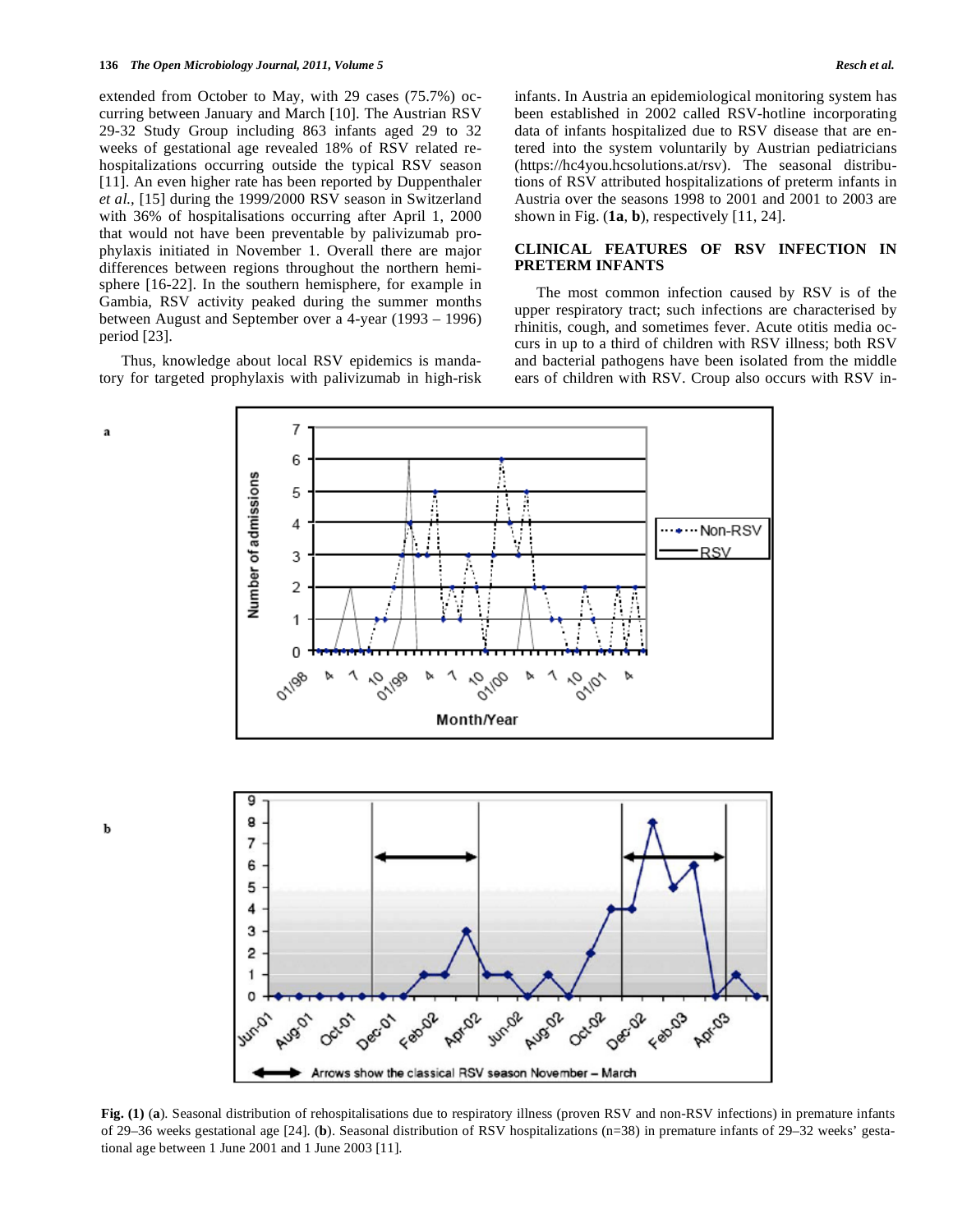fection, but bronchiolitis and pneumonia are the most common manifestations in children. Signs of upper-respiratorytract involvement commonly precede those of the lower respiratory tract by a few days, and fever, when present, is usually low grade. Dyspnoea, lower chest-wall indrawing, and difficulty in feeding characterise lower-respiratory-tract infection. In bronchiolitis, wheeze may be audible with or without a stethoscope, and a prolonged expiratory phase and crackles are characteristic. Air trapping results in very fast breathing and a palpable liver and spleen. The typical radiographic pattern includes hyperinflation with diffuse interstitial markings and peribronchial thickening. Segmental atelectasis, which usually clears spontaneously, is often seen. Children with pneumonia, on the other hand, have fine crackles and a radiographic pattern of alveolar, segmental, or lobar consolidation.

 Severe bronchiolitis may lead to acute respiratory failure associated with severe bronchospasm, moderate to severe hypoxia, and carbon dioxide retention. With lung function tests [25] two patterns of severe disease are seen: in about two-thirds of cases there is obstructive small airways disease (bronchiolitis), and in the remainder there is a restrictive pattern (pneumonia). Most of the latter cases meet the criteria for acute respiratory distress syndrome. They tend to be younger, have more predisposing underlying disease, and are ventilated for longer. In severely ill children, complications include pulmonary hypertension and cardiovascular compromise requiring inotropic support [26].

 Although bacterial superinfection is rare in developed countries, it is more common in developing countries. This may partly explain the higher fatality rates seen in developing nations [4]. Over a five years period we observed a general low total rate of bacterial co-infection of 1.9% excluding ICU patients [27]. The risk of concurrent bacterial infection in preterm infants hospitalized due to respiratory syncytial virus infection was three times higher compared to term infants (9.5 *vs*. 3.1%, p=0.017) and associated with prolonged hospitalisation and ICU admission). The predominant pathogens were *Streptococcus pneumoniae* and *Haemophilus influenzae*. Mean length of stay in preterm infants with bacterial co-infection was 22.3 days compared to 10.3 days without bacterial co-infection ( $p < 0.006$ ).

 Apnoea tends to occur in infants under 2 months of age with atelectasia on chest radiography [28] and is common in those born prematurely. In cases of severe apnoea, mechanical ventilation may be necessary, despite the absence of respiratory failure. The pathophysiology of this manifestation is unknown, but postulated mechanisms include the immaturity of the respiratory centre in the brain-stems of premature infants, and RSV associated hypersensitivity of the laryngeal chemoreceptors [4]. In a recent systematic review the incidence of apnoea including a study population of 5575 hospitalized patients with RSV ranged from a high of 23.8% to a low of 1.2% [29]. Comparison of the cohort by term and preterm birth revealed an expected excess in apnoea incidence in preterms, even in the absence of information about chronologic age In detail, the authors cite five of seven studies reporting on the incidence of apnoea with significant rates comparing term to preterm infants (range 0.5 – 12.4% compared to  $4.9 - 37.5\%$ , respectively, overall  $p<0.001$ ), see Table **1** [29]. A study by Gleeson *et al.,* [30] examined the hypothesis that dysregulation of mucosal immune responses to respiratory infections is a critical event, which could be causal in respiratory arrest of some previously healthy infants. The salivary IgA and IgM concentrations in the apparent life threatening event (ALTE) infants at presentation to hospital indicated that a significant mucosal immune response had already occurred with nearly 60% of the IgA concentrations significantly above the population-based reference ranges. This hyper-immune response was most evident in the ALTE infants with pathology evidence of an infection; and the most prevalent pathogen identified was RSV (64%). The group compromised 26 infants with a gestational age ranging from 26 to 41 weeks at a median age of 60 days.

**Table 1. Incidence of RSV Associated Apnea by Term ( 37 Weeks' Gestation) Versus Preterm Birth [29]** 

| <b>Study</b>              | <b>Term</b> | Preterm | p-value   |
|---------------------------|-------------|---------|-----------|
| Simon et al., 2007        | 0.6%        | 4.9%    | < .001    |
| Willwerth et al., 2006    | 0.5%        | 9.9%    | < .001    |
| Bergstrasser et al., 1998 | $6.7\%$     | 17.6%   | NS        |
| Meert et al., 1990        | 4.0%        | 5.3%    | <b>NS</b> |
| Church et al., 1984       | 11.2%       | 33.7%   | < .001    |
| Colditz et al., 1982      | 5.1%        | 32.1%   | < .001    |
| Bruhn et al., 1977        | 12.4%       | 37.5%   | < .001    |

From: Ralston S, Hill V Incidence of apnea in infants hospitalized with respiratory syncytial virus bronchiolitis: a systematic review. J Pediatr 2009; 155:728-33 [29].

 Encephalopathy associated with respiratory syncytial virus infection is not well recognized. Ng *et al.,* [31] reported on an incidence of 1.8% in a total of 487 patients with respiratory syncytial virus bronchiolitis studied over a period of four years with seizures being the presenting complication. Interestingly, three of the nine infants showing neurologic complications had a history of prematurity (27, 28, and 31 weeks of gestational age, respectively).

 During a five-year period (1984 to 1989) Meert *et al*., [7] reported on 484 previously healthy infants (including 27% preterm born) admitted to the hospital with RSV infection. No differences were found in the presenting symptoms of respiratory distress, cough, fever or shock, although the preterm group was more likely to present with apnea (13 *vs*. 4%, p<0.001). Chest roentgenograms revealed that preterm infants had a higher incidence of atelectasis/infiltrate and hyperinflation (47 *vs*. 36%, p<0.05, and 28 *vs*. 19%, p<0.05, respectively). Preterm infants had longer hospital stays (mean 5.4 *vs*. 3.6 days, p<0.001) as well as a higher Physiologic Stability Index and Therapeutic Intervention Score (6.4 *vs*. 4.3, p<0.001, and 7.4 *vs*. 5.4, p<0.001, respectively). They were also more likely to receive supplemental oxygen (39 *vs*. 19%), ICU admission (13 *vs*. 4%), mechanical ventilation (12 *vs*. 2%), and nothing by mouth status (17 *vs*. 7 %, for all p<0.001, respectively). There was no difference in postnatal age (mean 5.5 *vs*. 5.1 months), but preterm infants had a younger postconceptual age (mean 3.9 vs. 5.0 months,  $p < 0.05$ ).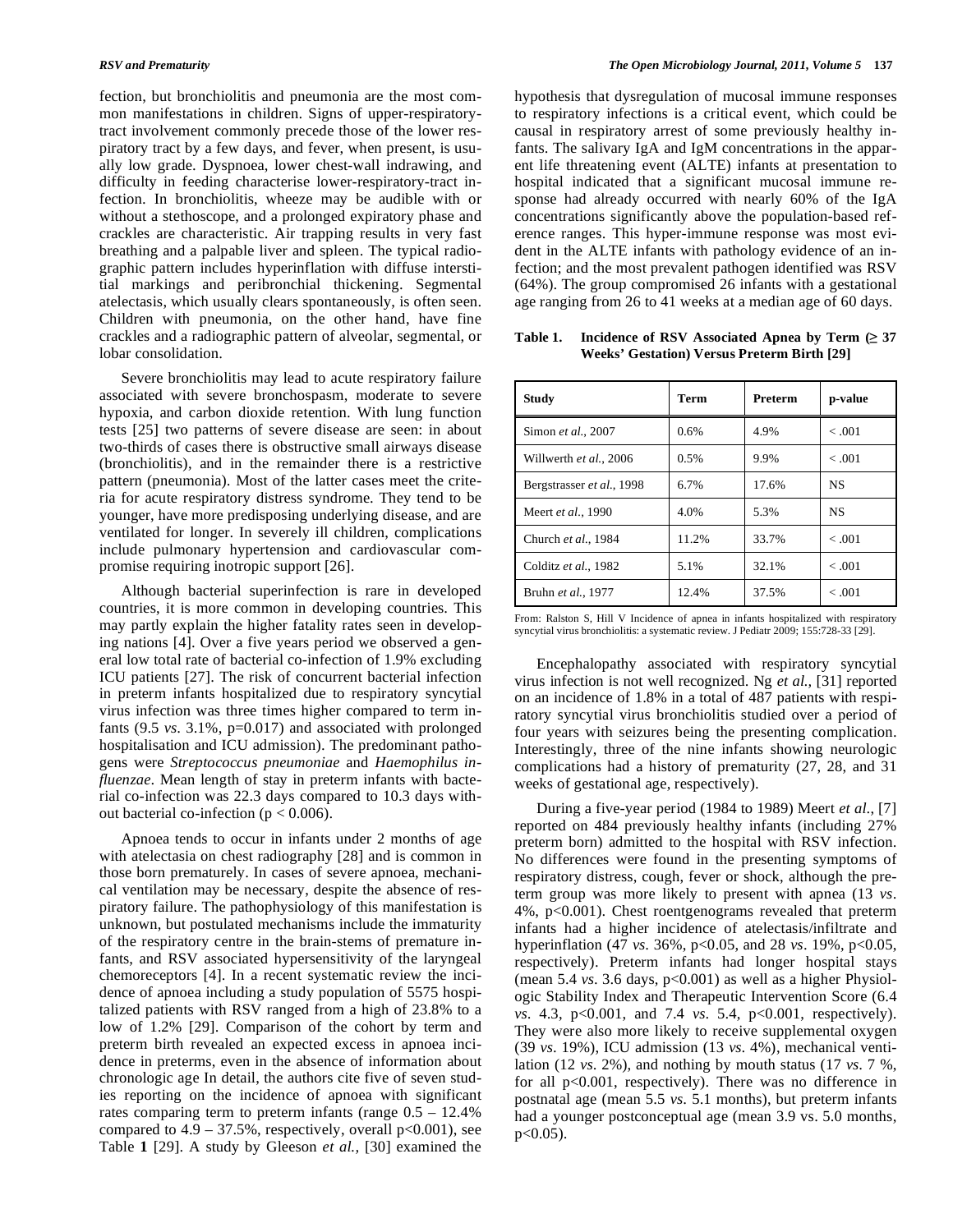The 37 preterm infants with RSV related rehospitalisation of the Munich RSV study [10] presented with pneumonia with and without clinical signs of obstructive bronchitis (27%); obstructive bronchitis, bronchiolitis, or acute bronchitis (67.6%) or acute upper airway infection (5.4%).

# **MORBIDITY AND MORTALITY DUE TO RSV IN-FECTION IN PRETERM INFANTS WITH AND WITHOUT BRONCHOPULMONARY DYSPLASIA**

#### **Morbidity**

 The risk for RSV related hospitalization is significantly increased in preterm infants. In East Denmark the incidence of RSV infection requiring hospitalization among infants <6 months was estimated to be 34/1000/season, and was 32/1000/season among term infants and 66/1000/season among preterm infants (p<0.001) [8]. In Southern Austria we observed an incidence of RSV infection requiring hospitalization of 6/1000/season among term and 12/1000/season (p<0.05) among preterm infants [32].

 Why are preterm infants at increased risk for severe RSV lower respiratory tract infection? The main factors include small lung volumes, a reduced lung surface area, small airways and an increased air space wall thickness [33]. This is reflected by the developmental stage of the fetal lungs showing the canalicular period between 16 and 26 weeks followed by the saccular period from 26 to 36 weeks and at least the alveolar period from 36 to 41 weeks of gestational age. For example, the lung volume and surface area of a term are three times larger compared to a 30 week preterm infant. Additionally, the airways of preterm infants have been ventilated mechanically and been suctioned and thus been damaged by many microtraumas with disruption of endothelial surfaces enabling pathogens easier to invade. At least the immune system of preterm infants is immature resulting in low antibody titers (incomplete diaplacentar transfer of maternal antibodies) and a reduced cellular immunity with reduced virus clearance [34].

 Groothuis [35] first reported on the increased risk of preterm infants with bronchopulmonary dysplasia (BPD) for RSV related prolonged hospitalizations, high rates of admission to the ICU and the need for mechanical ventilation. Early data from the PICNIC study group including twelve paediatric tertiary care centers during the 1989 to 1990 season observed 12.6% of hospitalized infants with RSV infection having chronic lung disease and 23.9% being born prematurely [36]. Another data from the PICNIC study group found underlying illnesses including chronic lung disease like bronchopulmonary dysplasia significantly associated with prolonged hospital stay attributable to RSV compared with those who were premature or younger than 6 weeks of age on admission [37]. The proportion of infants with underlying illness was 22.6% in a study population of 689 patients, 16% were admitted to ICU and 9.1% needed mechanical ventilation. The mortality rates varied across all groups, and the rate was 0.9% in the total study population

 Joffe *et al.,* [38] reported on a median length of stay for RSV disease in preterm infants< 37 weeks gestational age of 4 days. Infants who were discharged from the NICU and rehospitalized during the same RSV season tended to have longer admissions than those discharged before the begin-

 The Spain case control study (IRIS study group) in infants of 33 to 35 weeks gestational age linked to RSV related hospitalization (including 186 cases and 371 controls) reported on a rate of 20.5% requiring ICU admission and 7.6% with need for mechanical ventilation [39]. During the study period no deaths were observed. Median length of stay in hospital was 8 days and in ICU 6 days. The IRIS study reported on fifty-nine preterm infants below 33 weeks of gestational age being rehospitalized for RSV infection of whom 15 (25.4%) required ICU admission for a median of 6 (range 3 to 11) days and three (5.1%) mechanical ventilation for a median of 5 (range 7 to 43) days [14].

 During a prospective study on infants younger than 24 months hospitalized for viral upper and lower respiratory tract infection between November 1999 and October 2000 we found 58 of 281 (21%) infants included being RSV positive by antigen detection in nasopharyngeal aspirates [9]. RSV positive infants were of younger age (mean 3.5 *vs*. 5.5 months, p=0.003), had a higher lower respiratory illness score (ranging from 0 to 5; mean 2.9 *vs*. 1.8, p<0.001), and had more days of hospitalization, more days of oxygen requirement, and more days of respiratory support (all p<0.001, respectively). Comparison of RSV-positive U/LRTI of preterm with term infants showed differences only regarding days of hospitalization (mean  $14$  *vs* 8.9;  $p = 0.007$ ). Thus, RSV contributed to prolonged hospitalizations and more severe clinical courses of disease both in very young term and preterm infants.

 Of 151 children under 1 year of age admitted to the paediatric intensive care unit (PICU) of the Trousseau Hospital in Paris from 1 January 1996 to 31 December 2003 for management of bronchiolitis caused by proven RSV infection and requiring mechanical ventilation 14 infants (9.1%) needed extracorporeal membrane oxygenation (ECMO) support [40]. The frequency of BPD was significantly higher amongst children who required ECMO support as compared with those from the group without ECMO support (p=0.001, OR =8.9; 95%CI=2.4–33.1).

 The rate for re-hospitalisation due to acute respiratory infection was 10.6% of 717 preterm infants  $\langle$  <35 weeks gestational age) included in the Munich RSV study, and the risk for RSV related hospitalization was 5.2% during a one year observation period [10]. Preterm infants with BPD had a probability of 24.5% for rehospitalisation due to acute respiratory infection and of 15% for RSV related hospitalization. The following factors were independently associated with an increased risk of RSV related hospitalization: male gender (adjusted OR: 8.7; 95% CI 2.6–29.1), chronic lung disease (OR: 3.99; 95%CI: 1.4–11.2), discharge between October and December (OR: 2.1; 95%CI: 0.99–4.4), and day-care attendance of siblings (OR: 3.9; 95%CI: 1.9–8.3). The median length of hospital stay was 8 days (range 2–48 days). Thirty-one infants (83.7%) were treated in regular pediatric wards, whereas six infants (16.2%) required intensive-careunit admission for a median duration of 6.5 days (range 4–8 days).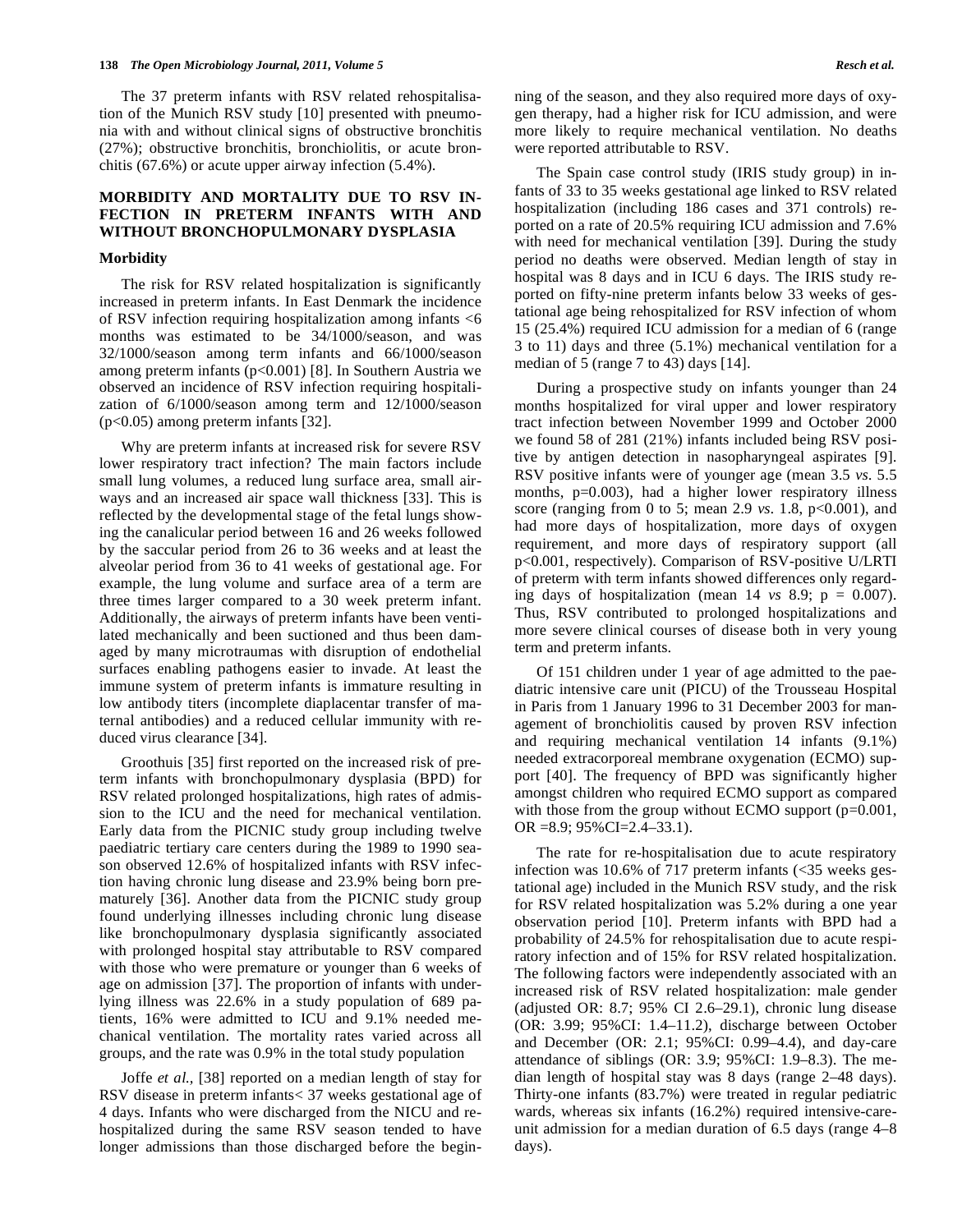Assessing the effect of prematurity on RSV hospital resource use and outcomes by comparison of different gestational age-groups (<33, 33 to 35, and 36 weeks, respectively) resulted in higher intubation rates and longer stays at the hospital and the ICU in infants aged 33 to 35 weeks [41]. Infants 36 weeks gestational age had outcomes similar to term infants. Another study focusing on complications in infants hospitalized for RSV disease interestingly showed former preterm infants of 33 to 35 weeks gestational age having the highest rates of complications (93%), the longest mean hospital stay of 7.4 days and the highest costs out of the group with a history of prematurity [42].

 Table **2** summarizes the published data on rehospitalization rates as a marker of severe RSV infection in preterm infants without BPD [10-14,24,38,39,43-52], and Table **3** those with BPD [10,12,14,35,44-46,53]. The mean RSV hospitalization rate of preterm infants was shown to be about 10% with a wide range from 0 to 44% (Alaska native children). This mean rate was significantly increased to 19% (p=0.016) in preterm infants with BPD (range 8.8 to 36.7%).

### **Mortality**

 In children younger than 5 years and particularly in those aged under 1 year RSV is the most common viral cause of death, resulting in an estimated RSV-associated mortality rate of 3.2 per 100.000 person-years for the 1990/91 through 1998/99 seasons in the United States [54]. A review of the literature revealed a RSV case fatality rate ranging from 0 to 12% including 15 studies of developed countries and a rate ranging from 0 to 9.1% including 21 developing countries [55].

**Table 3. Rates of RSV Related Hospitalization (%) in Preterm Infants with Bronchopulmonary Dysplasia [10,12,14, 35,44-46,53]** 

| <b>Author, Year, Reference</b> | Number of<br>Patients (n) | Hospitalization<br>Rate $(\% )$ |
|--------------------------------|---------------------------|---------------------------------|
| Groothuis, 1988 [35]           | 30                        | 36.7 %                          |
| Prevent Study, 1997 [44]       | 149                       | 17.4 %                          |
| <b>IMpact Study 1998</b> [45]  | 266                       | 12.8%                           |
| Stevens, 2000 [12]             | 131                       | 25.2 %                          |
| Thomas, 2000 [46]              | 34                        | 8.8%                            |
| IRIS Study, 2000 [14]          | 53                        | 15 %                            |
| Greenough, 2001 [53]           | 235                       | 19.1 %                          |
| Liese, 2003 [10]               | 53                        | 15 %                            |

 Over a study period covering eight consecutive RSV seasons Thorburn [56] reported on 406 RSV-positive patients admitted to PICU. Eighteen patients died due to RSV bronchiolitis resulting in an ICU mortality rate of 4.4% and a

**Table 2. RSV Related Hospitalization Rates for Preterm Infants Without Chronic Lung Disease/ Bronchopulmonary Dysplasia [10-14,24,38,39,43-52]** 

| <b>Author, Year, Reference</b> | Infants $(n)$ | GA (weeks)                   | <b>Chronologic Age (Months)</b> | <b>Hospitalization Rate (%)</b> |
|--------------------------------|---------------|------------------------------|---------------------------------|---------------------------------|
| Nachmann 1997 [43]             | 1034          | $<$ 2500 grams               | <12                             | 4.0                             |
| PREVENT study 1997 [44]        | 510           | $\leq$ 35                    | <6                              | 8.1                             |
| IMpact study 1998 [45]         | 740           | $\leq$ 35                    | $\leq 6$                        | 8.1                             |
| Joffe 1999 [38]                | 1721          | $23 - 36$                    | 1st RSV season                  | 3.2                             |
| Carbonell 2000 [14]            | 584           | $\leq$ 32                    | <12                             | 13.4                            |
| Thomas 2000 [46]               | 48            | $<$ 32                       | 1st RSV season                  | $0 - 2.0$                       |
| Stevens 2000 [12]              | 1029          | $\leq$ 32                    | $\leq 12$                       | 7.6                             |
| Carbonell-Estrany 2001 [47]    | 999           | $\leq$ 32                    | 1st RSV season                  | 13.1 and 13.4                   |
| McCormick 2002 [13]            | 1249          | $\leq$ 35                    | < 52                            | 6.4                             |
| Pedraz 2003 [48]               | 1583          | $\leq$ 32                    | $\leq 6$                        | 13.3                            |
| Liese 2003 [10]                | 717           | $\leq$ 35                    | <12                             | 5.2                             |
| Pedersen 2003 [49]             | 240           | $<$ 28 and/ or $<$ 1000grams | $\leq$ 24                       | 18.0                            |
| Singleton 2003 [50]            | N/A           | $<$ 36                       | <12                             | 43.9                            |
| Law 2004 [51]                  | 1832          | 33-35                        | 1st RSV season                  | 3.6                             |
| Resch 2005 [24]                | 435           | 29-36                        | $\leq 6$                        | 4.4                             |
| Resch 2006 [11]                | 801           | 29-32                        | $<$ 24                          | 4.5                             |
| Doering 2006 [52]              | 1158          | 29-35                        | <12                             | 4.2                             |
| Figueras 2008 [39]             | 5441          | 32-35                        | $\leq 6$                        | 3.7                             |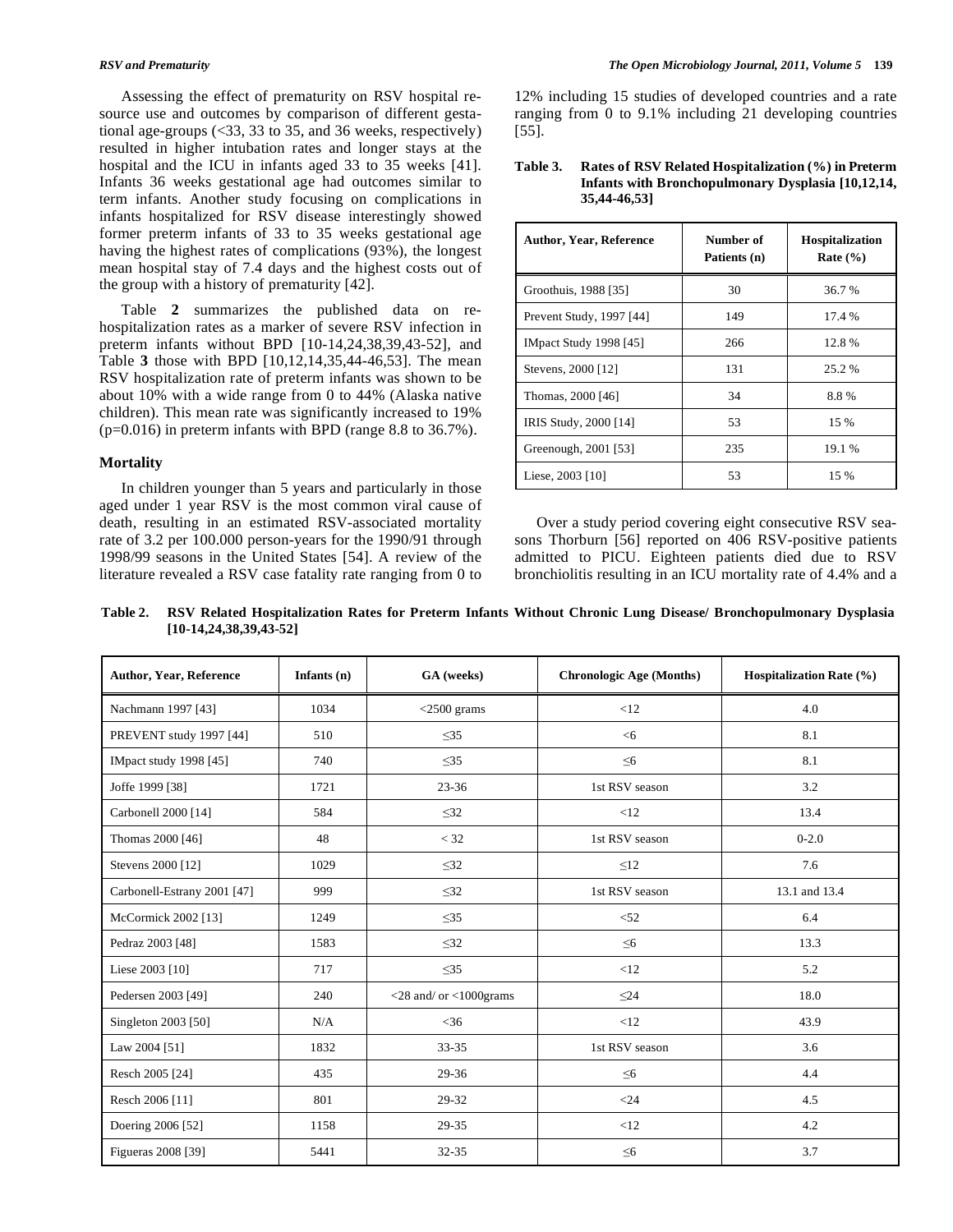total hospital RSV mortality rate of 1.7%. All of the RSV deaths were reported to have pre-existing medical conditions including chronic lung disease in 12%, but a history of prematurity was not predictive of death.

 Sampalis [57] evaluated the impact of RSV infections on subsequent health care resource utilization in preterm infants. Of data from 2415 preterm infants (32 to 35 weeks gestational age) hospitalized for proven or probable RSV and matched to 20,254 control infants the overall mortality rate was 8.1% for the RSV cohort and 1,6% for the controls (p<0.001). The author concluded that RSV hospitalization in healthy premature infants was associated with a significant increase in subsequent health care resource utilization and mortality.

# **PREVENTION OF RSV INFECTION WITH PALIVI-ZUMAB**

 In the early 1960s, vaccination of infants with a formalininactivated RSV vaccine failed to be successful despite significant increases of compliment fixatory antibodies in the vaccinated infants [58,59]. The vaccine augmented the severity of wild virus infection and led to the death of two infants in the following season. Standard polyclonal immunoglobulin preparations containing substantial levels of neutralizing antibodies to RSV were not successful in the prevention of RSV hospitalisation. In contrast, the hyperimmmune RSV globulin (RespiGam®) given intravenously at dosages of 750 mg/kg monthly over the RSV season proved to be save and effective in prevention of lower respiratory tract infections in high-risk preterm infants and young children [60]. Children with cyanotic congenital heart disease however were more likely to experience adverse events, such as sudden unexplained death associated with cardiac surgery, if they received RSV-IGIV. Thus, recommendations for the use of RSV-IGIV published by the American Academy of Pediatrics excluded those infants with CHD [61]. Despite its efficacy, RSV-IGIV had the disadvantage of monthly infusions that were cumbersome, expensive, time-consuming, and stressful for both the patient and the parents, and there was always the remote possibility of blood-borne pathogen transmission. The development of a highly potent RSVneutralizing monoclonal antibody (Mab) was the next approach to improve the specific activity of anti-RSV immunoglobulin. In 1997, researchers at MedImmune, Inc. developed a humanized murine monoclonal antibody called palivizumab (Synagis®) that recognizes a conserved neutralizing epitope at the "A" region on the F glycoprotein of RSV [62].

 In a randomized, placebo controlled (palivizumab:placebo 2:1), double-blind, multicenter phase III trial including 139 centers in the United States, Canada, and the United Kingdom 1502 young children with prematurity  $( \leq 35$  weeks of gestation,  $\leq 6$  months of age) or bronchopulmonary dysplasia  $\leq$  24 months of age, requiring medical treatment within the past 6 months for their chronic lung disease) were included during the 1996 to 1997 RSV season to receive 5 monthly (every 30 days) injections of either 15 mg/kg palivizumab or an equivalent volume of placebo intramuscularly [45]. Children were followed 150 days for the primary endpoint hospitalization due to RSV infection. Ninety-nine percent of the children in both groups completed the study protocol and 93% received all five scheduled injections. Palivizumab prophylaxis resulted in a 55% reduction in hospitalization as a result of RSV infection. Details of study results including secondary outcome measures are presented in Table **4** [45].

 The incidence of RSV related hospitalization following palivizumab prophylaxis was assessed in several retrospective and prospective studies conducted in Europe and North America [63]. In general, the incidence of RSV related hospital admissions after palivizumab prophylaxis in postmarketing surveillance studies was lower than the reported

**RSV** Hospitalization **Palivizumab n = 1002 Placebo n = 500 Relative Reduction (%) p-Value\***  Preterm infants  $\leq$  35 weeks (including BPD)  $4.8\%$  10.6 % 55% 55%  $< 0.001$ Preterm infants  $\leq$  35 weeks (no BPD) 1.8 % 8.1 % 78% 78%  $\leq$  0.001 all BPD 6.038 (a) 39% 12.8 % 39% 39% 39% 0.038 Preterm infants 32-35 weeks (no BPD) 1.8 % 10.0 % 10.0 % 82% 20.001 Total days hospitalization/ 100 children 36.4 62.6 - <0.001 Total days with supplemental oxygen  $30.3$   $50.6$   $$0.001$$ Total days with LRI-score  $\geq$  3 3 29.6 47.4 -  $\leq 0.001$ ICU admission 1.3 % 3% 3% - 0.026 Total ICU days 12.7 13.3 - 0.023 Mechanical ventilation  $0.2\%$   $0.7\%$  -  $0.280$ Total days of mechanical ventilation 1.7 8.4 - 0.210

**Table 4. Results from the IMpact Study, a Randomized Placebo Controlled Trial on Palivizumab in Preterm Children with and Without Bronchopulmonary Dysplasia [45]** 

BPD = bronchopulmonary dysplasia, LRI-score = lower respiratory tract infection score (0 = no illness, 5 = mechanical ventilation), ICU = intensive care unit \* Fisher´s exact test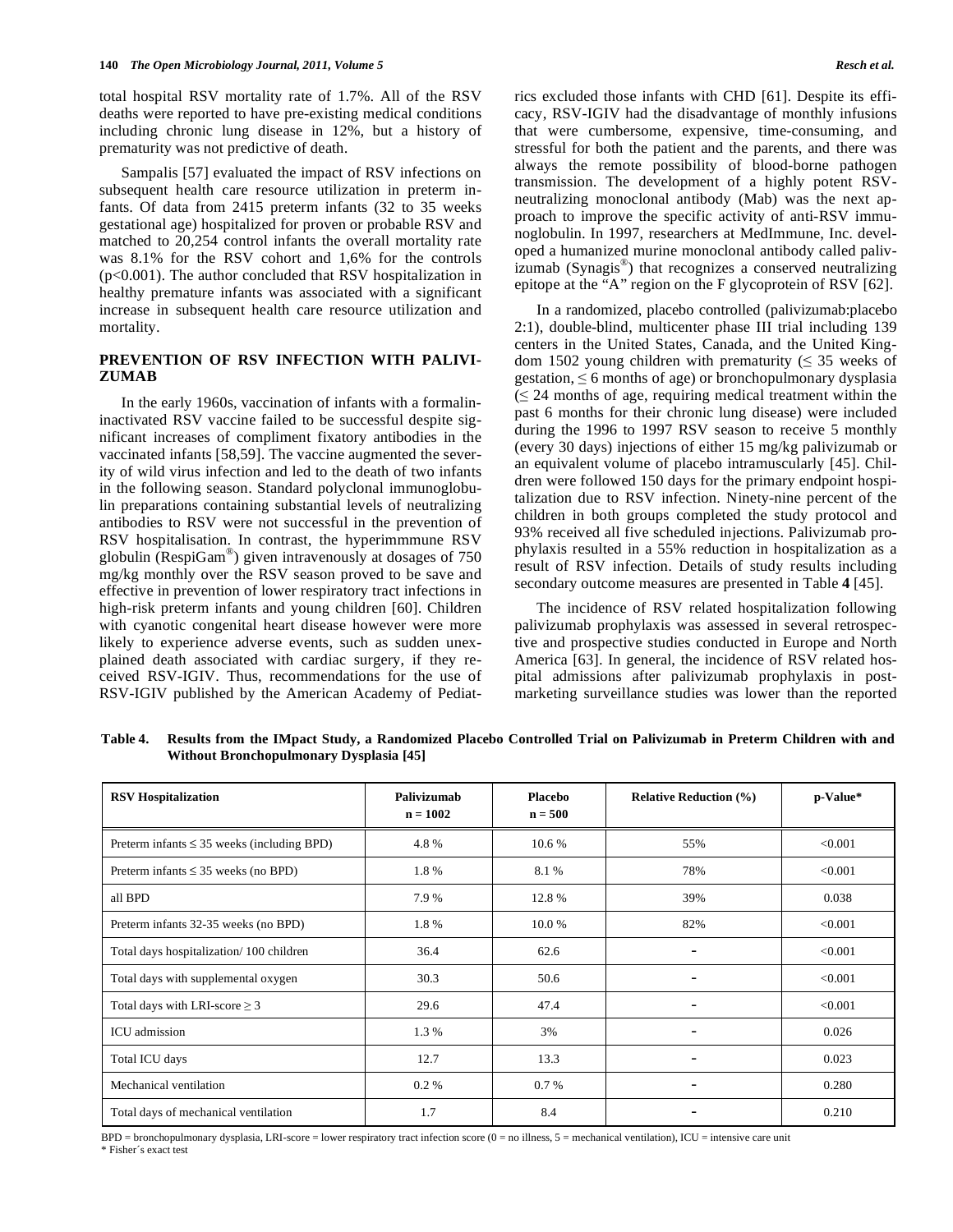|                     | 2000-2001<br>$(n=2049)$ | 2001-2002<br>$(n=5084)$ | 2002-2003<br>$(n=6291)$ | 2003-2004<br>$(n=6050)$ |
|---------------------|-------------------------|-------------------------|-------------------------|-------------------------|
| All preterm infants | 2,9                     | 1,5                     | 1,1                     | 0,7                     |
| without BPD/CLD     | 2,1                     | 1,2                     | 1,2                     | 0,7                     |
| $<$ 32 weeks        | 4,5                     | 1,7                     | 1,6                     | 1,1                     |
| $32-35$ weeks       | 1,6                     | 1,3                     | 0,7                     | 0,2                     |
| BPD/CLD             | 5,8                     | 2,2                     | 1,9                     | 1,8                     |

**Table 5. RSV Rehospitalization Rates in Preterm Infants with and Without Bronchopulmonary Dysplasia Having Received Palivizumab from the Palivizumab Outcomes Registry [64]** 

rates of the IMpact study [46]. Data from the American Palivizumab Outcomes Registry provide the largest data set available on infants born prematurely with or without BPD and children with CHD (55-58) and are summarized in Table **5** [64].

 Data from the French Pediatricians' Group of Synagis Patients' Name-Based Programs reported on 7.6% rehospitalisation rate in a population of 515 infants with a high rate of 81% of the infants included having BPD [65]. In the large Spanish trial of the IRIS Study Group [48] including two study cohorts of a total of 3502 infants over four RSV seasons (1998 to 2002) an overall reduction of 70% of RSV related hospital admissions in premature infants with and without BPD was demonstrated. Infants without prophylaxis had a 4-fold increased risk of RSV hospitalization. No deaths were reported in palivizumab recipients.

 Adherence to the monthly injections scheme of palivizumab prophylaxis remains a major problem. Parnes *et al*., [66] noted lower re-hospitalisation rates in infants with higher adherence to this scheme, and they observed that approximately half of RSV related hospitalizations occurred between the first and second injection. Similar findings were also reported by Manzoni *et al.,* [67], consistent with the trends of serum palivizumab levels that may still be inadequate and not fully prototective after the first monthly dose [68]. Missed or delayed palivizumab injections resulted in an increase of RSV related hospitalizations from 2.4 % to 4.4 %  $(p=0.02)$ . In comparison of a home versus office setting during the 2000/2001 season 969 infants received palivizumab injections at home by a nurse and 477 in the office of a pediatrician [69]. Comparing home *versus* office, compliance was  $98\%$  compared with  $89\%$  (p<0.001), and RSV related hospitalization rate was 0.93% compared with 3.57% (p<0.001). During a multicenter observational study of respiratory syncytial virus-associated hospitalizations and use of palivizumab in premature infants aged 29-32 weeks over two RSV seasons (2001 to 2003) in Austria 238 infants received palivizumab prophylaxis [11]. The rate of inadequate or incomplete injections was very high (62%) resulting in an increased rehospitalisation rate of 8.1% compared with 3.3% of adequate prophylaxis  $(12/148 \text{ vs. } 3/90, \text{ p=0.07}).$ 

## **CONCLUSION**

 A vaccine for RSV is needed, and a protective live attenuated vaccine administered at or around birth would be ideal. However, problems like insufficient attenuation of the vaccine strain of RSV, its thermolability, and the need to include A and B strains in each vaccine have hindered trials in infants under 3 months of age [4]. Prevention of RSV related hospitalizations in preterm infants by monthly injections of monoclonal antibodies like palivizumab or in the near future motavizumab is recommended in selected highrisk groups [70] but still discussed due to the high costs of the product. Recent studies focused on RSV risk factor models aiming to tailor prophylactic treatment with monoclonal antibodies to those preterm infants with the highest risk for severe RSV related disease [71-74]. Until a vaccine is developed efforts to offer prophylaxis to high-risk infants is mandatory.

#### **CONFLICT OF INTEREST**

None declared.

## **ACKNOWLEDGEMENTS**

None declared.

#### **REFERENCES**

- [1] Hall CB. Respiratory syncytial virus and parainfluenza virus. N Engl J Med 2001; 344: 1917-28.
- [2] Shay DK, Holman RC, Newman RD, Liu LL, Stout JW, Anderson LJ. Bronchiolitis-associated hospitalizations among US children, 1980-1996. JAMA 1999; 282: 1440-6.
- [3] Glezen WP, Taber LH, Frank AL, Kasel JH. Risk of primary infection and reinfection with respiratory-syncytial virus. Am J Dis Child 1986; 140: 543-6.
- [4] Simoes EAF. Respiratory syncytial virus infection. Lancet 1999; 354: 847-52.
- [5] Arnold SR, Wang EE, Law BJ, *et al*. Variable morbidity of respiratory syncytial virus infection in patients with underlying lung disease: a review of the PICNIC RSV database. Pediatric Investigators Collaborative Network on Infections in Canada. Pediatr Infect Dis J 1999; 18: 866-9.
- [6] Wilkesmann A, Ammann RA, Schildgen O, *et al*. Hospitalized children with respiratory syncytial virus infection and neuromuscular impairment face an increased risk of a complicated course, Pediatr Infect Dis J 2007; 26: 485-91.
- [7] Meert K, Heidemann S, Abella B, Saeniak A. Does prematurity alter the course of respiratory syncytial virus infection? Crit Care Med 1990; 18: 1357-9.
- [8] Kristensen K, Dahm T, Frederiksen PS, Ibsen J, Iyore E, Jensen AM, Kjaer BB, Olofsson K, Pedersen P, Poulsen S. Epidemiology of respiratory syncytial virus infection requiring hospitalisation in East Denmark. Pediatr Infect Dis J 1998; 17: 996-1000.
- [9] Resch B, Gusenleitner W, Müller W. The impact of respiratory syncytial virus infection: a prospective study in hospitalized infants younger than 2 years. Infection 2002; 30: 193-7.
- [10] Liese JG, Grill E, Fischer B, *et al*. Incidence and risk factors of respiratory syncytial virus-related hospitalizations in premature infants in Germany. Eur J Pediatr 2003; 162: 230-6.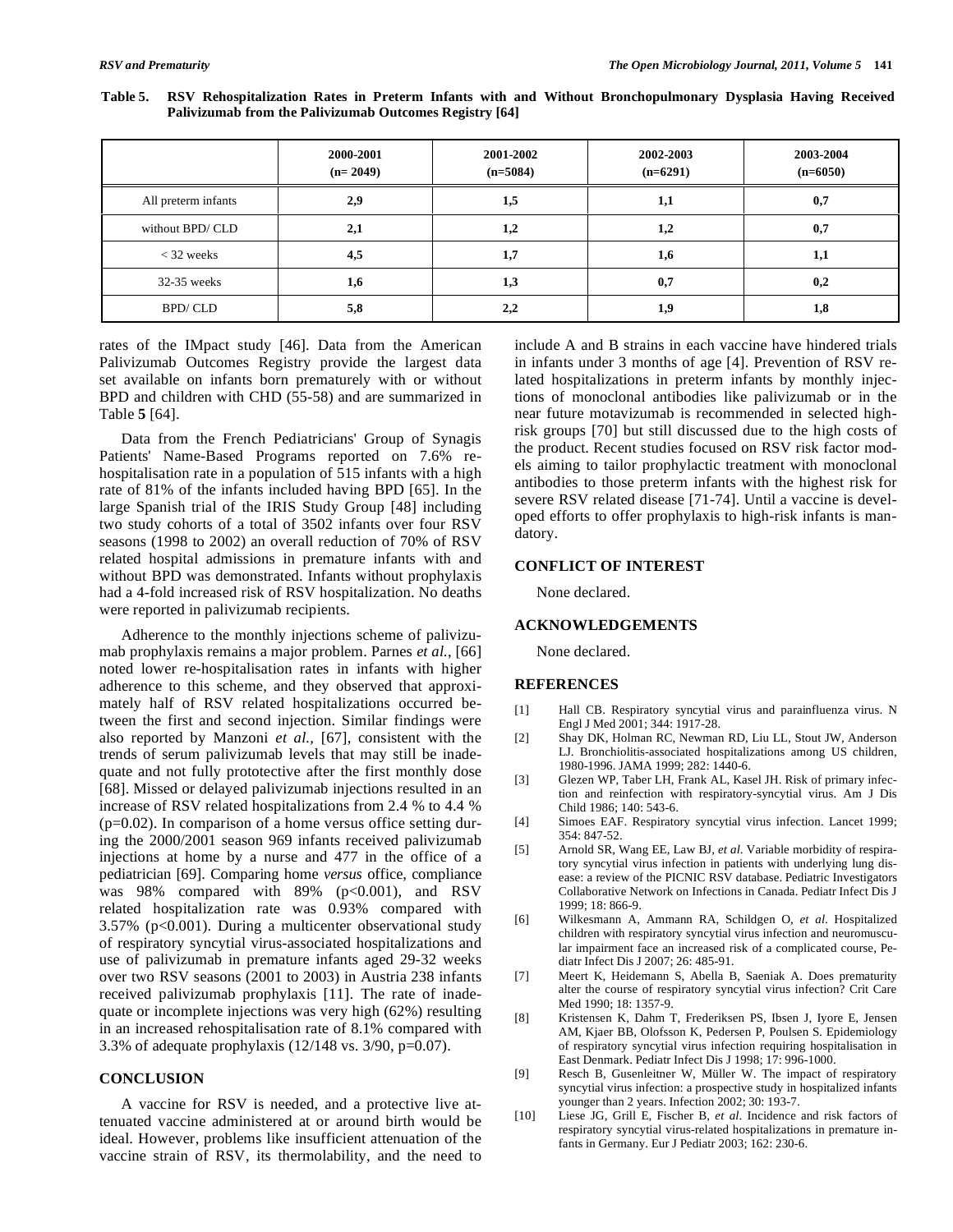- [11] Resch B, Gusenleitner W, Müller WD, Haas J. Observational study of respiratory syncytial virus-associated hospitalizations and use of palivizumab in premature infants aged 29-32 weeks. Eur J Clin Microbiol Infect Dis 2006; 25: 120-2.
- [12] Stevens TP, Sinkin RA, Hall CB, Maniscalco WM, McConnochie KM. Respiratory syncytial virus and premature infants born at 32 weeks' gestation or earlier: hospitalization and economic implications of prophylaxis. Arch Pediatr Adolesc Med 2000; 154: 55-61.
- [13] McCormick J, Tubman R. Readmission with respiratory syncytial virus RSV) infection among graduates from a neonatal intensive care unit. Pediatr Pulmonol 2002; 34: 262-6.
- [14] Carbonell-Estrany X, Quero J, Bustos G, *et al*. Rehospitalization because of respiratory syncytial virus infection in premature infants younger than 33 weeks of gestation: a prospective study. IRIS Study Group. Pediatr Infect Dis J 2000; 19: 592-7.
- [15] Duppenthaler A, Gorgievski-Hrisoho M, Aebi C. Regional impact of prophylaxis with the monoclonal antibody palivizumab on hospitalizations for respiratory syncytial virus in infants. Swiss Med Wkly 2001; 131: 146-51.
- [16] Singleton RJ, Petersen KM, Berner JE, *et al*. Hospitalizations for respiratory syncytial virus infection in Alaska Native children. Pediatr Infect Dis J 1995; 14: 26-30.
- [17] Banerji A, Lanctôt KL, Paes BA, *et al*. Comparison of the cost of hospitalization for respiratory syncytial virus disease *versus* palivizumab prophylaxis in Canadian Inuit infants. Pediatr Infect Dis J 2009; 28: 702-6.
- [18] Howard TS, Hoffman LH, Stang PE, Simoes EA. Respiratory syncytial virus pneumonia in the hospital setting: length of stay, charges, and mortality. J Pediatr 2000; 137: 227-32.
- [19] Purcell K, Fergie J. Driscoll Children's Hospital respiratory syncytial virus database: risk factors, treatment and hospital course in 3308 infants and young children, 1991 to 2002. Pediatr Infect Dis J 2004; 23: 418-23.
- [20] Singleton RJ, Bruden D, Bulkow LR, Varney G, Butler JC. Decline in respiratory syncytial virus hospitalizations in a region with high hospitalization rates and prolonged season. Pediatr Infect Dis J 2006; 25: 1116-22.
- [21] Singleton RJ, Bruden D, Bulkow LR. Respiratory syncytial virus season and hospitalizations in the Alaskan Yukon-Kuskokwim Delta. Pediatr Infect Dis J 2007; 26: 46-50.
- [22] Wilfret DA, Baker BT, Palavecino E, Moran C, Benjamin DK Jr. Epidemiology of respiratory syncytial virus in various regions within North Carolina during multiple seasons. N C Med J 2008; 69: 447-52.
- [23] Weber MW, Dackour R, Usen S, *et al*. The clinical spectrum of respiratory syncytial virus disease in The Gambia. Pediatr Infect Dis J 1998; 17: 224-30.
- [24] Resch B, Pasnocht A, Gusenleitner W, Müller W. Rehospitalisations for respiratory disease and respiratory syncytial virus infection in preterm infants of 29-36 weeks gestational age. J Infect 2005; 50: 397-403.
- [25] Hammer J, Numa A, Newth CJ. Acute respiratory distress syndrome caused by respiratory syncytial virus. Pediatr Pulmonol 1997; 23: 176-83.
- [26] Kim KK, Frankel LR. The need for inotropic support in a subgroup of infants with severe life-threatening respiratory syncytial virus infection. J Invest Med 1997; 45: 469-73.
- [27] Resch B, Gusenleitner W, Mueller WD. Risk of concurrent bacterial infection in preterm infants hospitalized due to respiratory syncytial virus infection. Acta Paediatr 2007; 96: 495-8.
- [28] Kneyber MC, Brandenburg AH, de Groot R, *et al*. Risk factors respiratory syncytial virus associated apnoea. Eur J Pediatr 1998; 157: 331-5.
- [29] Ralston S, Hill V. Incidence opf apnoea in infants hospitalized with respiratory syncytial virus bronchiolitis: a systematic review. J Pediatr 2009; 155: 728-33.
- [30] Gleeson M, Clancy RL, Cox AJ, Gulliver SA, Hall ST, Cooper DM. Mucosal immune responses to infections in infants with acute life threatening events classified as 'near-miss' sudden infant death syndrome. FEMS Immunol Med Microbiol 2004; 42: 105-18.
- [31] Ng Y, Cox C, Atkins J, Butler IJ. Encephalopathy associated with respiratory syncytial virus bronchiolitis. J Child Neurol 2001; 16: 105-8.
- [32] Resch B, Gusenleitner W, Mandl C, Müller W. Epidemiology of respiratory syncytial virus infection in Southern Austria. Pediatr Infect Dis J 2000; 19: 587-8.
- [33] Wert SE. Normal and abnormal structural development of the lung. In: Polin RA, Fox WW, Abmann SH, Eds. Fetal and Neonatal Physiology. Philadelphia: Saunders 2004; pp. 784-94
- [34] Ballow M, Cates KL, Rowe JC, Goetz C, Desbonnet C. Development of the immune system in very low birth weight (less than 1500 g) premature infants: concentrations of plasma immunoglobulins and patterns of infections. Pediatr Res 1986; 20: 899-904.
- [35] Groothuis JR, Gutierrez KM, Lauer BA. Respiratory syncytial virus infection in children with bronchopulmonary dysplasia. Paediatrics 1988; 82: 199-203.
- [36] Navas L, Wang E, de Carvalho V, Robinson J. Improved outcome of respiratory syncytial virus infection in a high-risk hospitalized population of Canadian children. Pediatric Investigators Collaborative Network on Infections in Canada. J Pediatr 1992; 121: 348-54.
- [37] Wang EE, Law BJ, Stephens D. Pediatric Investigators Collaborative Network on Infections in Canada (PICNIC) prospective study of risk factors and outcomes in patients hospitalized with respiratory syncytial viral lower respiratory tract infection. J Pediatr 1995; 126: 212-19.
- [38] Joffe S, Escobar GJ, Black SB, Armstrong MA, Lieu TA. Rehospitalization for respiratory syncytial virus among premature infants. Pediatrics 1999; 104: 894-9.
- [39] Figueras-Aloy J, Carbonell-Estrany X, Quero-Jiménez J, *et al*. IRIS Study Group. FLIP-2 Study: risk factors linked to respiratory syncytial virus infection requiring hospitalization in premature infants born in Spain at a gestational age of 32 to 35 weeks. Pediatr Infect Dis J 2008; 27: 788-93.
- [40] Flamant C, Hallalel F, Nolent P, Chevalier JY, Renolleau S. Severe respiratory syncytial virus bronchiolitis in children: from short mechanical ventilation to extracorporeal membrane oxygenation. Eur J Pediatr 2005; 164: 93-8.
- [41] Horn SD, Smout RJ. Effect of prematurity on respiratory syncytial virus hospital resource use and outcomes. J Pediatr 2003; 143: S133-41.
- [42] Willson DF, Landrigan CP, Horn SD, Smout RJ. Complications in infants hospitalized for bronchiolitis or respiratory syncytial virus pneumonia. J Pediatr 2003; 143 (Suppl): S142-S9.
- [43] Nachman SA, Navaie-Waliser M, Qureshi MZ. Rehospitalization with respiratory syncytial virus after neonatal intensive care unit discharge: A 3-year follow-up. Pediatrics 1997; 100: E8.
- [44] The PREVENT Study Group. Reduction of respiratory syncytial virus hospitalization among premature infants with bronchopulmonary dysplasia using respiratory syncytial virus immune globulin prophylaxis. Pediatrics 1997; 99: 93-9.
- [45] The IMpact-RSV Study Group: Palivizumab, a humanized respiratory syncytial virus monoclonal antibody, reduces hospitalisation from respiratory syncytial virus infection in high-risk infants. Pediatrics 1998; 102: 531-7.
- [46] Thomas M, Bedford-Russell A, Sharland M. Hospitalisation for RSV infection in ex-preterm infants-implications for use of RSV immune globulin. Arch Dis Child 2000; 83: 122-7.
- [47] Carbonell-Estrany X, Quero J. IRIS Study Group. Hospitalization rates for respiratory syncytial virus infection in premature infants born during two consecutive seasons. Pediatr Infect Dis J 2001; 20: 874-9.
- [48] Pedraz C, Carbonell-Estrany X, Figueras-Aloy J, Quero J; IRIS Study Group. Effect of palivizumab prophylaxis in decreasing respiratory syncytial virus hospitalizations in premature infants. Pediatr Infect Dis J 2003; 22: 823-7.
- [49] Pedersen O, Herskind AM, Kamper J, Nielsen JP, Kristensen K. Rehospitalization for respiratory syncytial virus infection in infants with extremely low gestational age or birthweight in Denmark. Acta Paediatr 2003; 92: 240-2.
- [50] Singleton R, Dooley L, Bruden D, Raelson S, Butler JC. Impact of palivizumab prophylaxis on respiratory syncytial virus hospitalizations in high risk Alaska Native infants. Pediatr Infect Dis J. 2003; 22: 540-5.
- [51] Law BJ, Langley JM, Allen U, *et al*. The Pediatric Investigators Collaborative Network on Infections in Canada study of predictors of hospitalization for respiratory syncytial virus infection for infants born at 33 through 35 completed weeks of gestation. Pediatr Infect Dis J 2004; 23: 806-14.
- [52] Doering G, Gusenleitner W, Belohradsky BH, Burdach S, Resch B, Liese JG. The risk of respiratory syncytial virus-related hospitaliza-